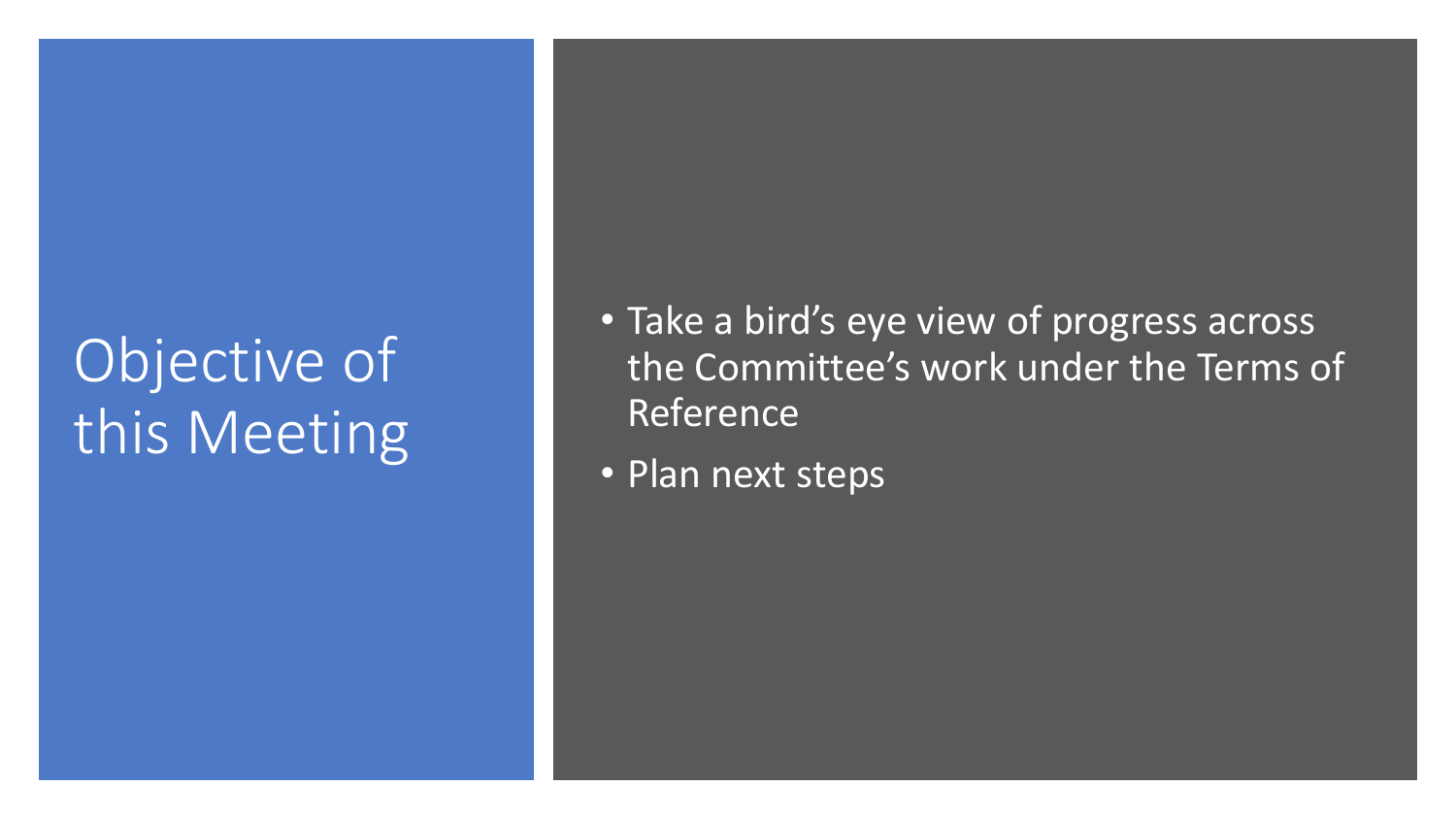## Recap on Terms of Reference

The first task of the Committee will be to draw up draft carbon budgets for the periods 2021-25,  $2026 - 30$  and  $203\overline{1} - 35$  to be considered by the Climate Change Advisory Council.

Top-down: Estimate an appropriate carbon budget for Ireland for the period  $2021 - 2050$  based on consideration of the global carbon budget [addressing criteria: national climate objective, UN, Paris Agreement, science, climate justice]

Bottom-up: Consider what legislative requirements at national and EU level mean for emissions up to 2030, covering the first two carbon budgets. [addressing criteria: national climate objective, 51%, EU, inventories and projections, science, reporting, economy, and climate justice]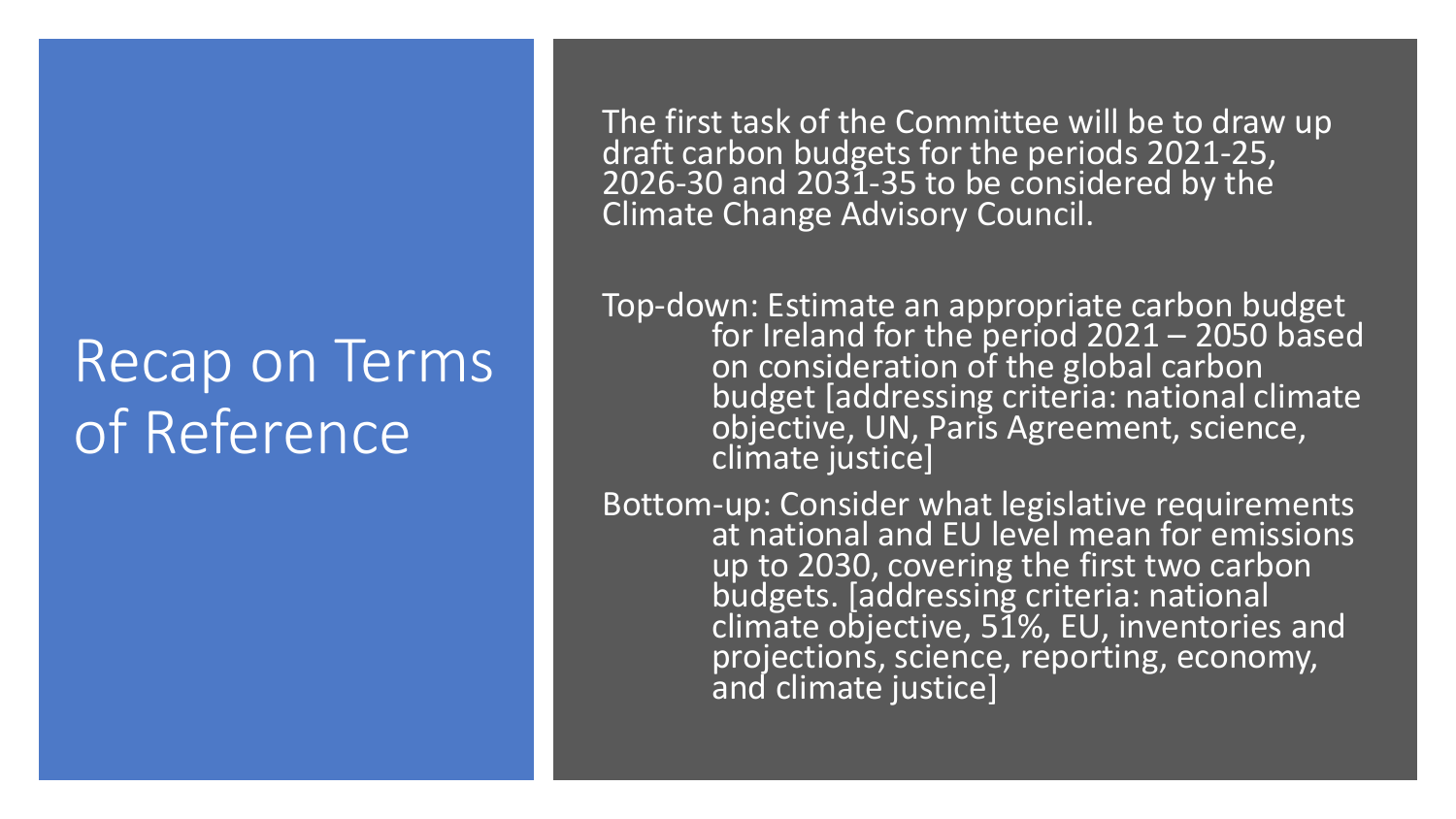## Bottom Up

[addressing criteria: national climate objective, 51%, EU, inventories and projections, science, reporting, economy, and climate justice]

| <b>Committee Mandate</b>                                                      | Work Undertaken/ progress to date                                                                                                                                                                                                                                                                                                                                                                                                                                                                                                                                              | <b>Results/Outputs</b>                                                                                                  |
|-------------------------------------------------------------------------------|--------------------------------------------------------------------------------------------------------------------------------------------------------------------------------------------------------------------------------------------------------------------------------------------------------------------------------------------------------------------------------------------------------------------------------------------------------------------------------------------------------------------------------------------------------------------------------|-------------------------------------------------------------------------------------------------------------------------|
| The implication of                                                            | The Committee has received guidance from the Council<br>$\bullet$                                                                                                                                                                                                                                                                                                                                                                                                                                                                                                              | The secretariat has                                                                                                     |
| required                                                                      | The Committee has requested a short note further explaining<br>$\bullet$                                                                                                                                                                                                                                                                                                                                                                                                                                                                                                       | provided an initial                                                                                                     |
| compliance with EU                                                            | the implications of the LULUCF inclusion.                                                                                                                                                                                                                                                                                                                                                                                                                                                                                                                                      | explanatory note                                                                                                        |
| and National                                                                  | The Secretariat is engaging with experts on the potential of<br>$\bullet$                                                                                                                                                                                                                                                                                                                                                                                                                                                                                                      | on LULUCF                                                                                                               |
| Targets (e.g. 51%)                                                            | LULUCF and the implications of its inclusion.                                                                                                                                                                                                                                                                                                                                                                                                                                                                                                                                  | accounting.                                                                                                             |
| incl.                                                                         |                                                                                                                                                                                                                                                                                                                                                                                                                                                                                                                                                                                |                                                                                                                         |
| treatment/inclusion                                                           |                                                                                                                                                                                                                                                                                                                                                                                                                                                                                                                                                                                |                                                                                                                         |
| of LULUCF                                                                     |                                                                                                                                                                                                                                                                                                                                                                                                                                                                                                                                                                                |                                                                                                                         |
| Feasibility,<br>competitiveness<br>impacts,<br>implications for<br>investment | The Council agreed that the methodological approach provided<br>$\bullet$<br>by Prof. John Fitzgerald was a good starting point. Modelling by 3<br>groups; UCC TIMES Ireland Model, Teagasc FAPRI and UL Goblin<br>model.<br>Work is now underway to use the model outputs appropriately<br>$\bullet$<br>to assess the feasibility, competitiveness impacts, implications<br>for investment. Contacts has been made with ESRI.<br>A new Council steering group to guide work on the 'economy'<br>$\bullet$<br>and 'climate justice' criteria. Two pieces of research are being | Sufficient<br>modelling of<br>scenarios has been<br>undertaken and<br>represent the<br>evidence base for<br>next steps. |
| <b>Distributional</b><br>impacts, jobs                                        | progressed in this area; 1) a small scale study with UCD funded<br>by the Council budget focussed on investment and jobs impacts<br>of TIM energy modelling outputs and, 2) analysis by McKinsey<br>carried out under a departmental contract focussed on<br>employment, the attractiveness of the State for investment and<br>the long term competitiveness of the economy.<br>Next steps will involve engaging with further experts on the model<br>outputs.                                                                                                                 |                                                                                                                         |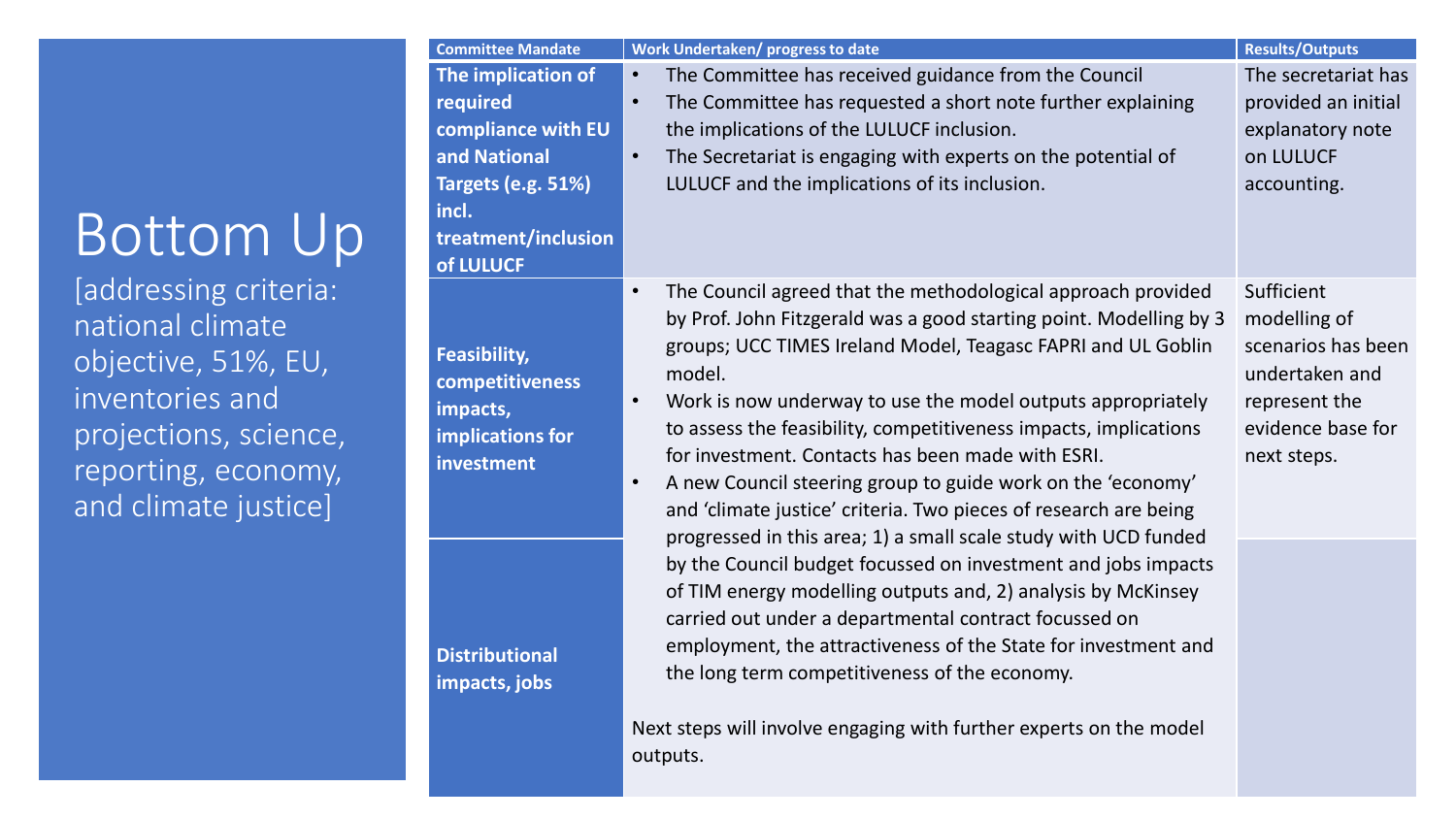### Top Down

[addressing criteria: national climate objective, UN, Paris Agreement, science, climate justice]

| <b>Committee</b>                                             | Work Undertaken/ progress to date                                                                                                                                                                                                                                                                                                                                 | Results/                   |
|--------------------------------------------------------------|-------------------------------------------------------------------------------------------------------------------------------------------------------------------------------------------------------------------------------------------------------------------------------------------------------------------------------------------------------------------|----------------------------|
| <b>Mandate</b><br>The potential for<br>negative<br>emissions | The Committee has asked for more information<br>on this topic. The information sought is largely<br>covered by the work underway on LULUCF.<br>Outputs from TIM will provide more insight on<br>the role of technological negative emissions.<br>The Secretariat is engaging with experts on the<br>potential of LULUCF and the implications of its<br>inclusion. | <b>Outputs</b>             |
| The role of<br>different gases                               | The Ctte received and considered literature<br>reviews from two CCAC Carbon Budget fellows<br>and has asked for a simplified 1-pager summary.                                                                                                                                                                                                                     | 2x Literature<br>Review by |
| The global carbon<br>budget                                  | The secretariat has received a draft technical<br>summary and is working to translate that to a<br>more accessible document.                                                                                                                                                                                                                                      | fellows                    |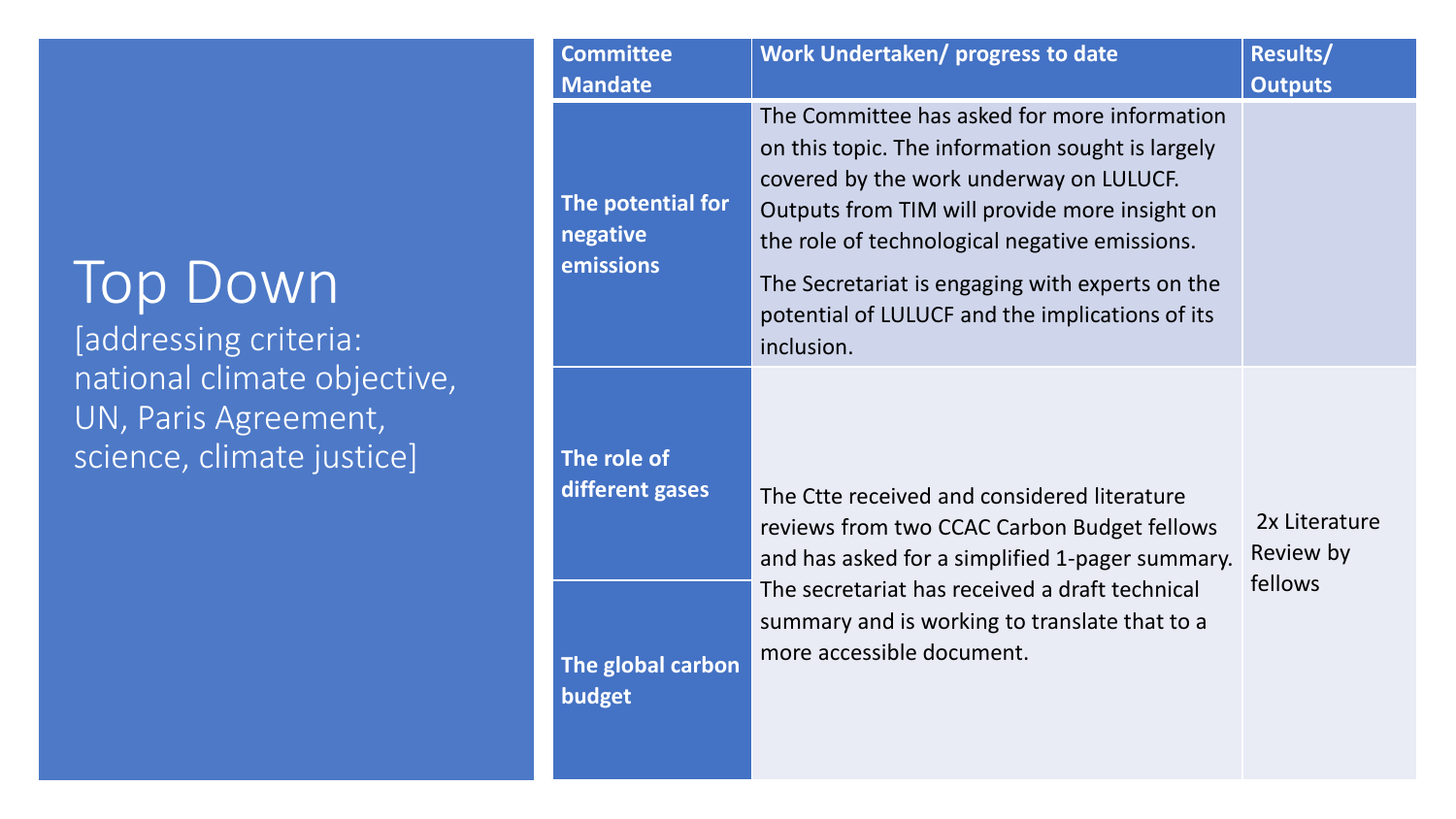| <b>Meeting</b> | <b>Task</b>                                                                                                                                                                                                                                                                         | <b>Due Date</b>                                                                                      | <b>Comment</b>                                                                                                                       |
|----------------|-------------------------------------------------------------------------------------------------------------------------------------------------------------------------------------------------------------------------------------------------------------------------------------|------------------------------------------------------------------------------------------------------|--------------------------------------------------------------------------------------------------------------------------------------|
| CBC            | A small scale study (UCD) and engage with Committee members to draft the scope<br>and frame content of a broader study on climate justice piece                                                                                                                                     | Preliminary findings to the<br>'economy' steering group 30th   Ryan<br>May, further results in June. | Sarah Stanley, UCD supervised by Lisa                                                                                                |
| Council        | Study on employment, attractiveness of the State for investment and long term<br>competitiveness of the Irish economy (McKinsey)                                                                                                                                                    | 10th June 2021                                                                                       | 1st meeting with steering group 19th<br>May. 2nd meeting on 30th May                                                                 |
| Council        | CBC to consider additional scenarios to reflect the ranges in the IPCC SR1.5 report,<br>explore current ambition in the CAP 2019, and the cost optimal pathway to 2050<br>Igoal.                                                                                                    | 10th June 2021                                                                                       | TIM analysis will be presented today.                                                                                                |
| CBC            | Updated inventory and projections data to be circulated to relevant members of<br>the CBC                                                                                                                                                                                           | 21st May                                                                                             | Complete: was circulated to modellers<br>on May 21st.                                                                                |
| CBC            | Economic profile of agriculture sector and scenarios                                                                                                                                                                                                                                | <b>Next CBC meeting</b>                                                                              | Teagasc to provide analysis for next<br><b>CBC</b> meeting.                                                                          |
| CBC            | Provide a note on LULUCF implications on reduction targets and scenarios. Conduct Next CBC meeting<br>a polling exercise with members of the CBC who have expertise in LULUCF areas to<br>provide projections to be considered for 2030 and 2050 reduction targets and<br>scenarios |                                                                                                      | An preliminary note on LULUCF<br>accounting has been provided.                                                                       |
| CBC            | Prepare agenda and documents for the next CBC meeting date TBC                                                                                                                                                                                                                      | <b>Next CBC meeting</b>                                                                              | Date to be confirmed.                                                                                                                |
| <b>CBC</b>     | <b>Engagement with sectors</b>                                                                                                                                                                                                                                                      | <b>10th June 2021</b>                                                                                | <b>Need guidance</b>                                                                                                                 |
| <b>CBC</b>     | Analyse the investment and cost implications of the scenario models created for<br>the CBC and ask the Dept. of Finance, ESRI and other stakeholders to review the<br>implications of each model                                                                                    | 10th June 2021                                                                                       | 1st meeting with ESRI 25th May.                                                                                                      |
| <b>Council</b> | Study to explore environmentally sustainable, biodiversity rich and climate resilient Preliminary findings to CCAC:<br>criteria                                                                                                                                                     | 18th June 2021                                                                                       | Scope developed, but researcher has<br>not been identified.                                                                          |
| <b>Council</b> | Drafting of letter of recommendation from the Ctte to the Council, including<br>Carbon Budgets recommendations and outline of reasoning/work undertaken in<br>fulfillment of the ToR.                                                                                               | <b>Next CBC meeting</b>                                                                              | Secretariat drafting of supporting<br>documentation to form the foundation<br>of the "reasoning" document required<br>under the Bill |